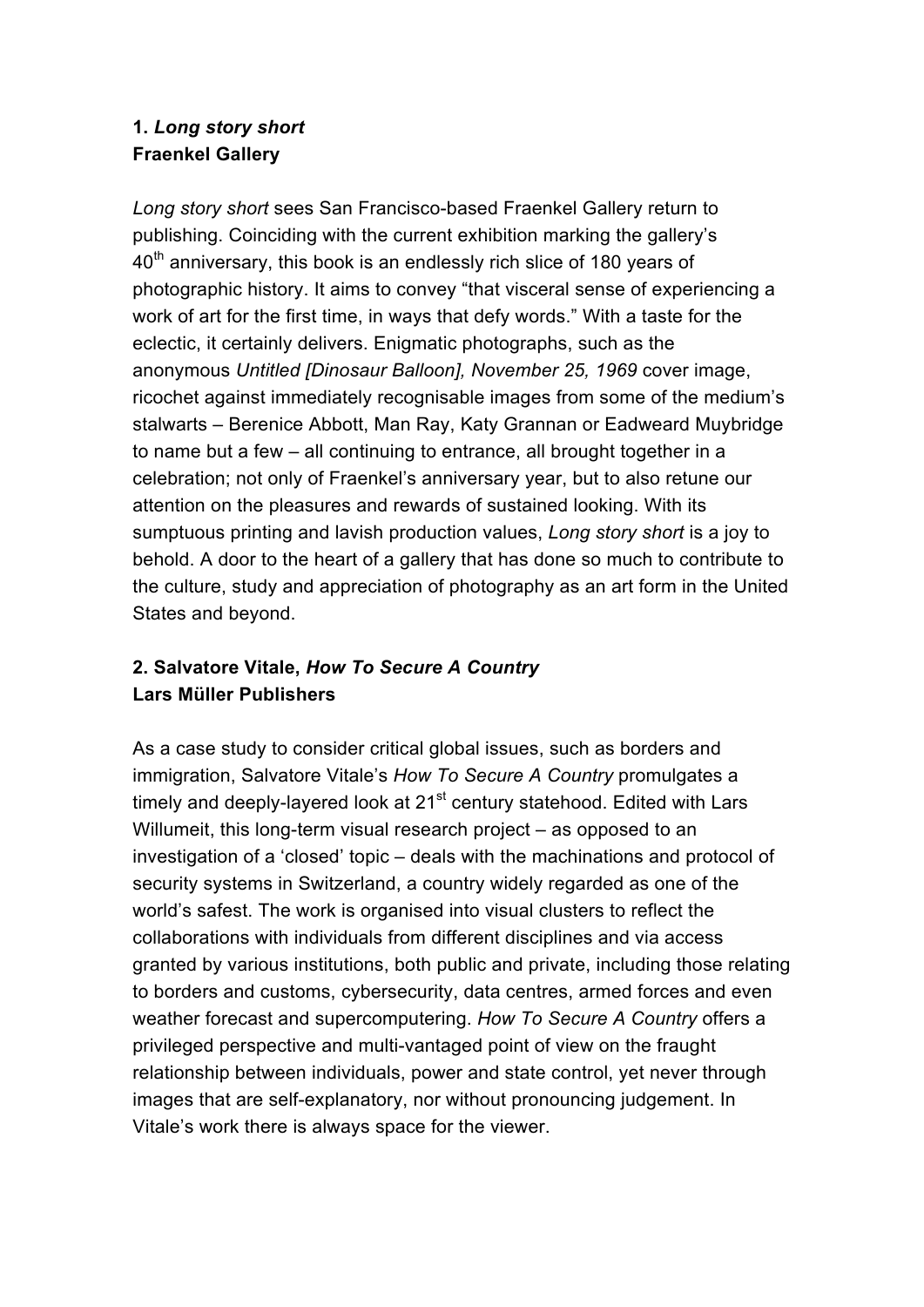## **3. Lisa Barnard,** *The Canary and The Hammer* **MACK**

Another book of first-rate intelligence is Lisa Barnard's *Canary & The Hammer*, spanning four years of photographic work shot across four continents. The artist's third monograph takes gold as a subject – its complex history, relationship to wealth accumulation and symbolic representation – to demonstrate its myriad of uses and ubiquity in modern life. Deftly combining image, text and archival material within a structure of seven chapters, Barnard's project embraces a fragmented narrative as a metaphor for our dissonant and uncertain times. Overlapping disparate yet related stories, ranging from the 1849 Gold Rush or activities by Peruvian mining organisations to jewellery manufacturing and high-tech industry, hers is a larger vision comprised of systems, contradictions and affects, ultimately cognisant of capitalism's proclivity to both exploit and self-destruct. Throughout her career, Barnard has rigorously tested and questioned parameters within contemporary documentary practice, all the while reflecting on photography's ability to render visible such vast and seemingly unimaginable themes.

# **4. Masahisa Fukase,** *Family* **MACK**

It's a swell time for reprints of photobook masterpieces. And MACK has been leading the way in recent years. Amongst its latest have been Larry Sultan's *Pictures From Home* and Alec Soth's *Niagara*, and now comes *Family* by giant of Japanese photography, Masahisa Fukase. First released in 1991, and the artist's final book, the project centres on a series of group portraits showing Fukase and his relatives in the family's professional studio that were shot over nearly two decades. *Family* utilises the ritual of the family portrait but subverts it by featuring various nude or partially dressed women, many of whom are young performers or student actors bearing no relation to the family. Melancholy is piled on melancholy in these photographic gestures of commemoration. Touching on issues of memory, empathy and dispersal, it reflects what Geoffrey Batchen has referred to as "the desire to remember, and to be remembered". And as Tomo Kosuga notes chillingly in his parting words to one of the book's essays, *Archiving Death: The Family Portrait as a Site of Mourning*: "As we meet their staring eyes, we may feel that the process of the mourning vigil, conducted around the Fukase family, is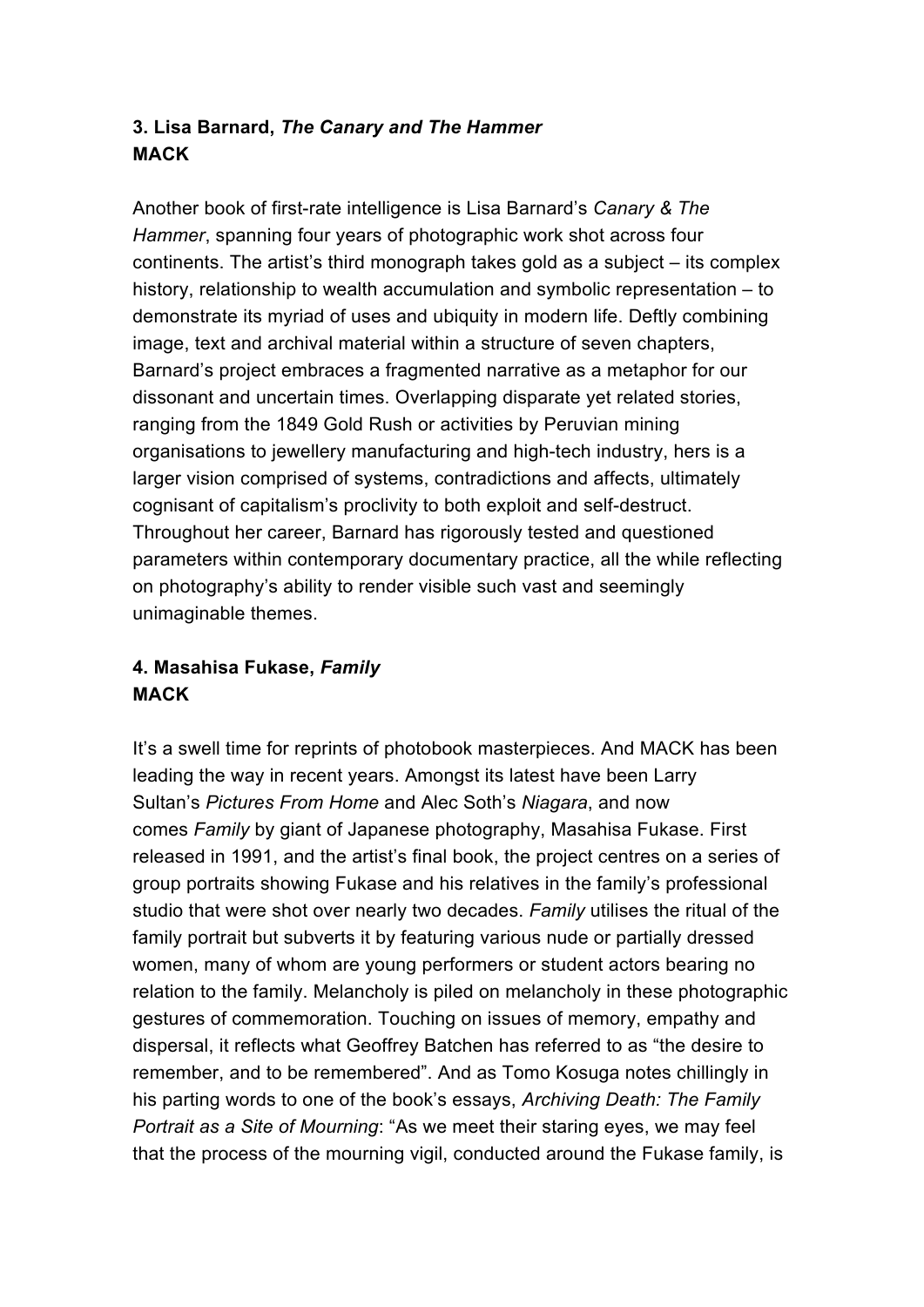taking place within ourselves." File under: 'essential titles'.

# **5. Hassan Hajjaj,** *Hassan Hajjaj* **RVB**

As the eponymous title suggests, this is a book about the vibrant Anglo-Moroccan artist Hassan Hajjaj – his creative universe, unique visual language and cultural remixing – that provides a noteworthy contribution to this year's offerings. Remarkably this is Hajjaj's first major monograph, produced to accompany the recent retrospective at the Maison Européenne de la Photographie in Paris. It draws upon his signature colour work that so effortlessly and promiscuously straddles modes of documentary and fashion photography. It also reunites this with hitherto unseen black and white work. His is an approach to studio and street portraiture that harks back to the traditions of Malick Sidibé, but which is given a contemporary twist through the bricolage of high and low cultural references in order to shine a light on the louche of global consumerism. The book's design perfectly augments the content of the imagery by drawing out the repeated motifs and all-over compositions in an explosion of patterns and visual textures. Pluralism and new signs of recognition are the order of the day.

### **6. Anastasia Samoylova,** *FloodZone* **Steidl**

Necessary images from the frontiers of climate emergency in the southern United States make up this brooding exploration of the people, spaces and surfaces existing in preparation of its onslaught. Rising sea levels and hurricanes threaten but it's the absence of any drama or action that defines Anastasia Samoylova's *FloodZone*. Instead, as individuals wait and look on, conjured is an atmosphere akin to a mood piece laden with suspense and foreboding. Through a skilful blend of luscious imagery, encompassing lyrical documentary photographs and black and white studies – by turns staged and spontaneous – along with epic aerial views, and touching upon issues of paradise, tourism, decay and renewal, *FloodZone* constitutes an inventive addition to the slew of recent approximate visions of the Anthropocene. As David Campany notes in the monograph's essay, "Paradise is as photogenic as catastrophe." And while "the seductive contradictions of a place drowning in its own mythical image" is indeed embodied, Samoylova's is a fantastic double vision, proffering depictions that oscillate somewhere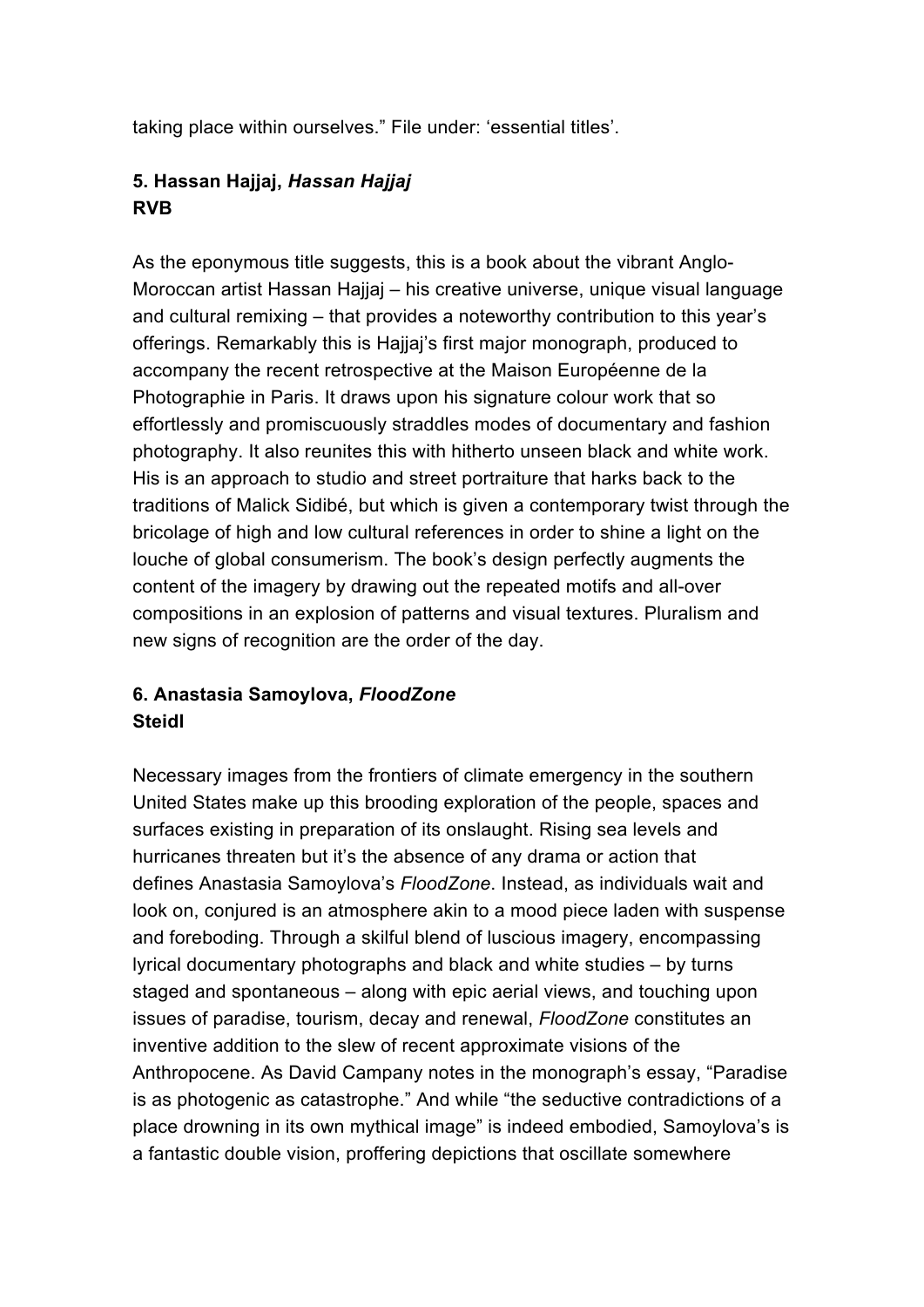between the *already seen* and *never seen*.

# **7. Karla Hiraldo Voleau,** *Hola Mi Amol* **Self Publish, Be Happy Editions and ECAL/University of Art and Design, Lausanne**

Readers of 1000 Words will recall the recent magazine feature on this highlyoriginal monograph. Within it, French-Dominican artist Karla Hiraldo Voleau has made it her business to take us on a journey through her personal history in *Hola Mi Amol*, one that burrows into her dual heritage, its influences and prejudices. As a child Voleau was often warned to treat Dominican men with suspicion, ergo the slightly leery title of this book project, and here she returns to the island of her youth to actively seek out those very individuals she was warned about. A cast of nude or partially-dressed men populate the photographs – seen at the beach, in homes and motels or riding on the back of motorbikes via selfies with the artist – in images that both resist the admonishments of her family and, by natural extension, play us as viewers on a meta-level. Combined with text extracts, Voleau's intersections call into question ideas of authenticity and ambiguity in the narration of the artist's various encounters. *Hola Mi Amol* speaks through the most personal and private experiences relating to eroticism, prowess and racial identities. Ultimately the male gaze has in effect been turned on itself to powerful, and at times beguiling, effect.

# **8. Sohrab Hura,** *The Coast* **Ugly Dog**

Blood splatters, smoke bellows, tattoos sore, rats cower, tears fall – the visual experience of leafing through Magnum photographer Sohrab Hura's fourth monograph *The Coast* is akin to a feverish dream. Chosen by the jury of Paris Photo-Aperture Foundation Book Awards as Photobook of the Year, there is something clearly so captivating about *The Coast*. And what's interesting eventually winds up beautiful too. Opening with an absurd short story of a woman named Madhu, who has quite literally lost her head, the tone is set for an intense and unrelenting narrative that Sohrab relays in twelve varying iterations. It features photographs taken up and down the Indian coastline that work in service of what the artist refers to as "a metaphor for a ruptured piece of skin barely holding together a volatile state of being ready to explode." Images are printed full bleed with only a narrow white gap creating a continuous visual flow – or assault – while their shifting contexts furnish our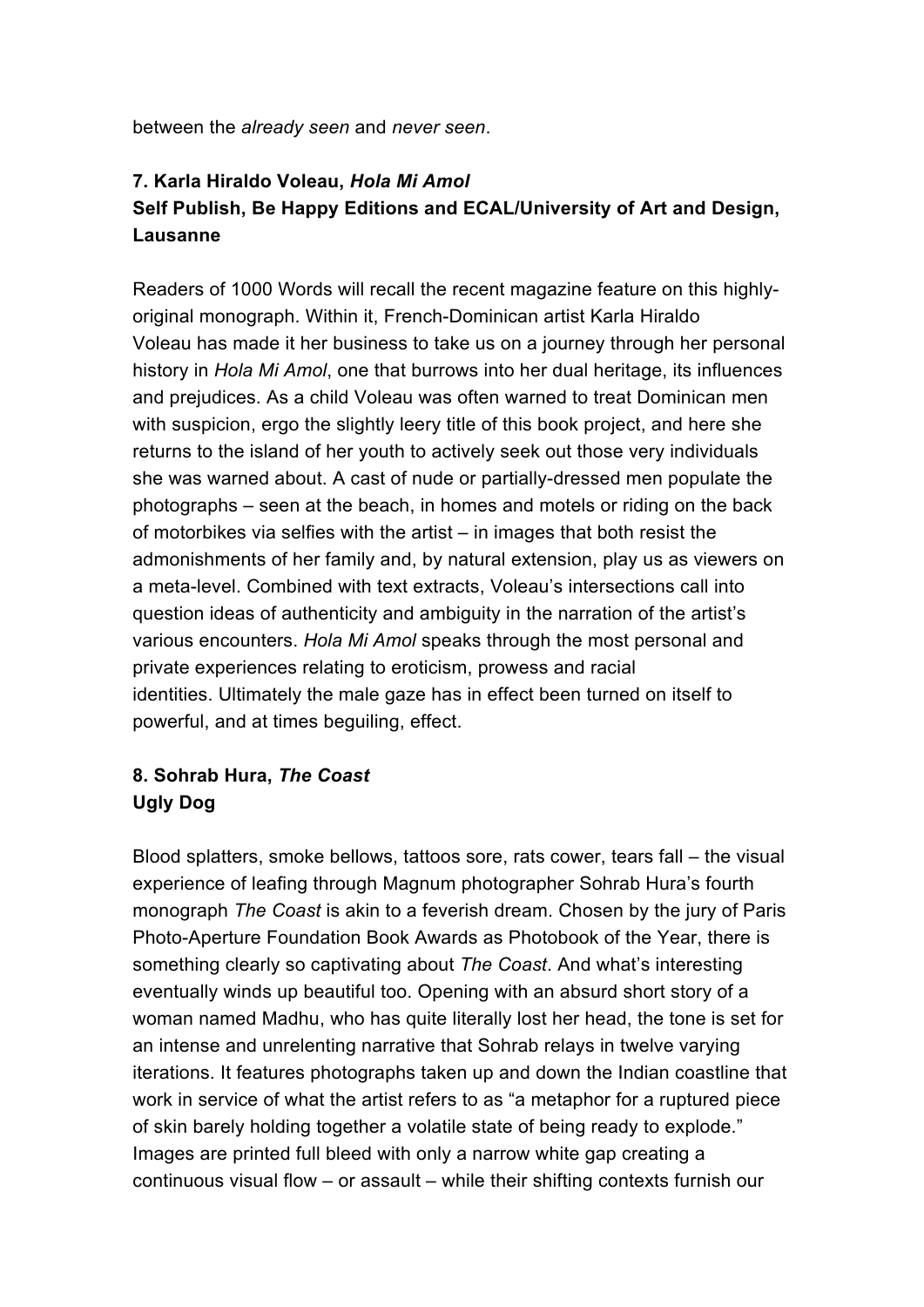gaze onto a disorientating post-truth world, particularly in a country where disinformation and acts of violence are on the rise. Reality teeters between fact and construction in this fable for the times.

## **9. Amak Mahmoodian,** *Zanjir* **RRB Books/IC Visual Lab**

"This book is a conversation imagined between the artist Amak Mahmoodian (1980-present) and the Persian princess and memorist Taj Saltaneh (1883-1936)." So reads the preface to *Zanjir*, a riveting book hot off the press by Bristol-based, Iranian-born Amak Mahmoodian. What unfolds through sequences of quiet photographs – both authored and appropriated from the Golestan archives in Tehran – is a moving meditation on the actuality of having one's family based *there* but no *here* and the hybrid experience of living between cultures, lands and languages, all bound up in sensations of love, loss and longing. From the subtle gaps between recording and not forgetting emerges this deeply poetic look at the vestiges of the past as they move into the present only then to become the past again. Time, memory, dreams and their inevitable decay approach something so powerful as it relates to the homeland. Mahmoodian, by her own admission, has created "a life of memories" swaying between presence and absence. With a stellar team of editors including Aaron Schuman and Alejandro Acin, *Zanjir* is a personal and rich foray into the imagination of an understated and poetic artist.

### **10. George Georgiou,** *Americans Parade* **Self-published**

This is the kind of photography that renews a feeling of wonder every time we gaze upon its imagery. Here, we are witnessing the theatre of life as seen through the parade of Americans during 2016, the year Donald Trump came into office and when the country had revealed its profound fractures. George Georgiou's black and white photographs show one community after the next in a project spanning 24 cities across 14 states. Crowds of various sizes are captured via a simple but effective approach of photographing wide and from a distance to form tableaux-style images, their constancy bestowing a feeling of detachment but also one of acute observation. Revelling in the abundance and complexities of individuals who make up group identities, it is almost as if Georgiou is invisible – such is the candour. In these instances, people never stare down the camera, but instead focus on something beyond the frame. And they resonate with us, so pressingly that we look for ourselves in them.